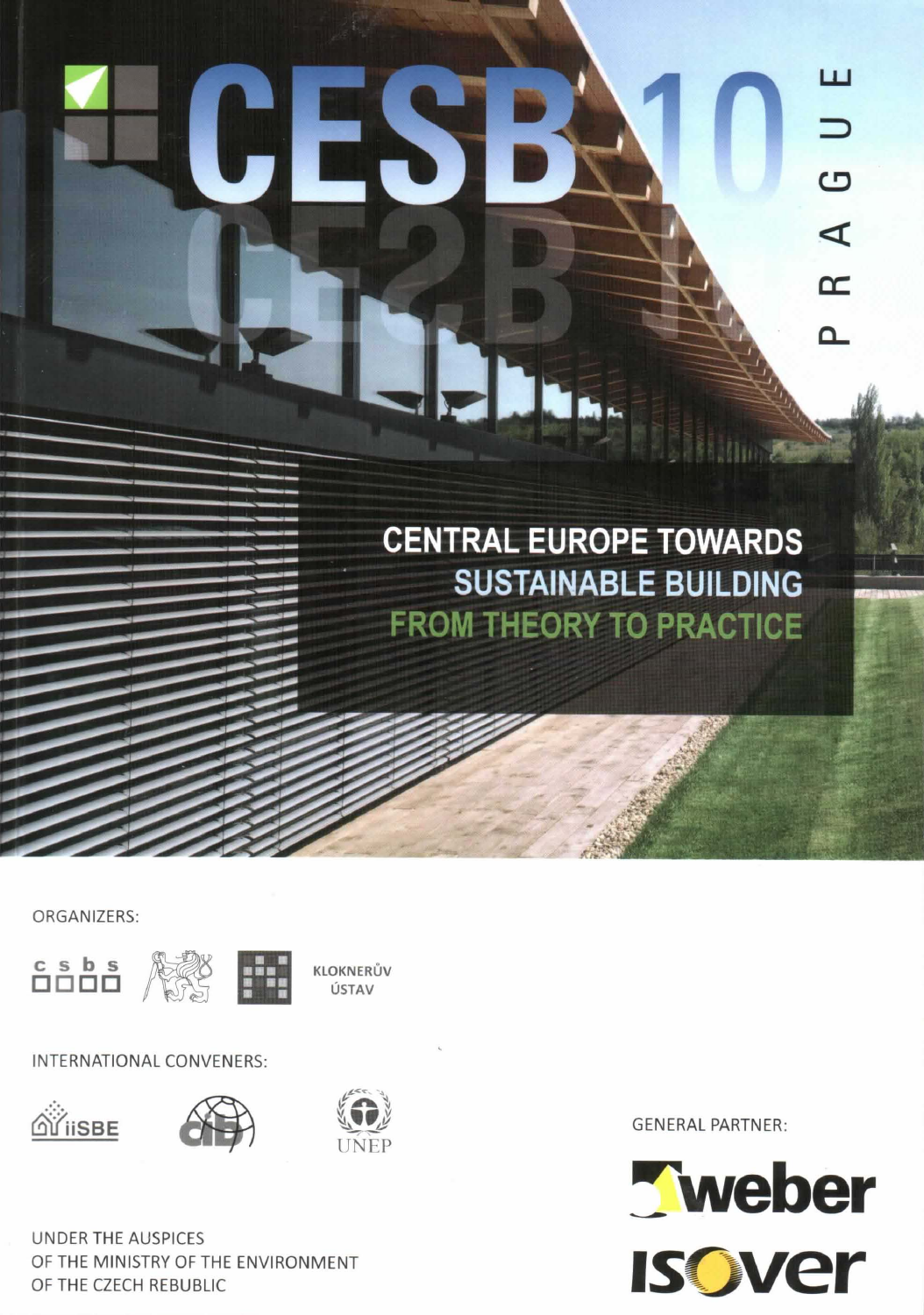# **CONCENTRATED HEAT STORAGE FOR SOLAR HEATING**

Dr. Adil Lari

*Austrian Consulting Engineers (ACE) Group GmbH, Währinger Str. 115, 1180 Vienna, Austria Tel.: +43 1 408 9405, office@acegroup.at* 

#### **Summary**

The FP7 sponsored DEARSUN project (short for 'DEvelopment of a direct solAR heating System capable of covering a full-year thermal load UsiNg high temperature thermal storage') was initiated in 2008 to develop a solar thermal heating system capable of covering the full-year heat and hot water load of a single family house using high temperature thermal storage. ACE Group with a team of European solar thermal experts, research institutions and industrial partners designed and optimized the system combining off-the shelf and innovative components (heat transfer fluid, highly insulated storage tanks, control system) with the aim of creating an efficient, affordable and reliable solar thermal solution for small and medium sized buildings. In 2009, the first prototype system was produced and installed on a pilot home. Actual performance of the prototype system over the 2009-2010 heating period has been closely monitored using web applications and evaluated against simulations and system performance expectations demonstrating the promising potential of this renewable energy solution for homes in south and central Europe.

**Keywords:** Solar combi-system, heat storage, solar heating, renewable energy, prototype

# **1 Introduction**

The energy demand in residential buildings amounts to approximately 30% of the overall energy demand in Central Europe, the share of hot water and space heating being about 12% and 75% respectively. In times of an ever-increasing energy demand and the peak of gas and oil extraction to be reached in the near future, energy from renewable energy sources is one way of securing the world economy's energy demand while at the same time contributing to climate protection. Solar combi-systems with a market share of more than 50% in the solar sector already in 2008, are gaining in significance. The aim of the Solar Thermal Vision 2030 (ESTTP) has been defined to cover low-temperature heat needs for heating and cooling in the residential sector by solar active housing by 100% and 50% in refurbishments which shall be achieved by improved technological approaches and reduced heating demand in modern buildings. At present even in the sunniest regions of Europe, solar heating systems for small buildings are not yet capable of supplying the full year energy supply by exploiting solar radiation. Existing solar installations for private homes are typically sized to prevent excessive heat build-up in summer when demand is low, and as a result are incapable of exploiting the much lower winter solar gains for heating or even hot water needs. The DEARSUN project set a goal of developing an innovative high-temperature solar heating system able to generate the thermal load for a single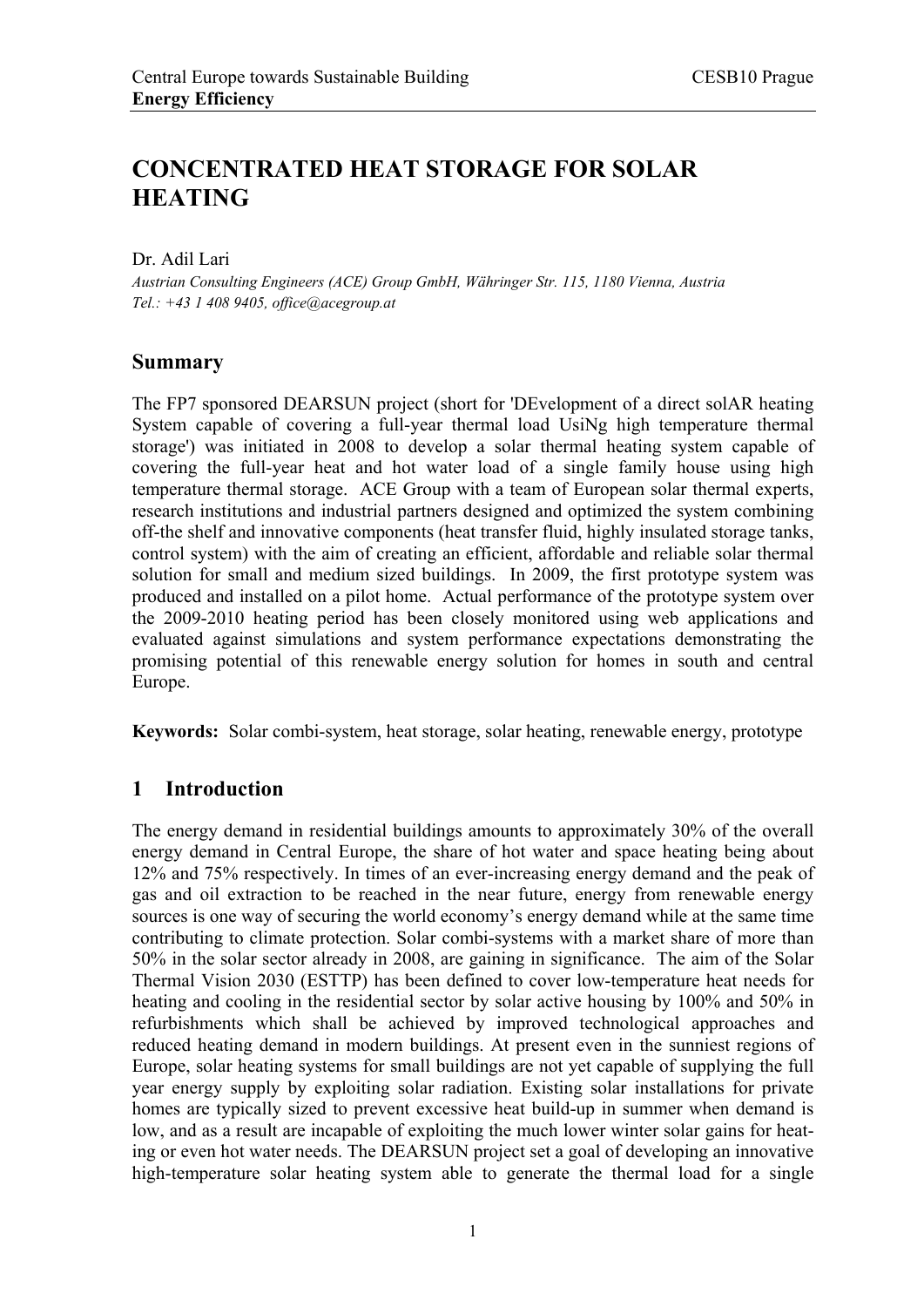building covering the heat demand year round without curtailing living comfort conditions as a contribution to an effective use of renewable energies.

# **2 DEARSUN system design and development**

The purpose of the DEARSUN research project was to validate the design of an autonomous solar heating system at a scale close to industrial applications and compatible with the SME financial capabilities. It is based on the French patent application N°07/011820, whereby standard solar panels are connected to highly-insulated storage tanks containing high-temperature thermodynamic fluid.

#### **2.1 System components**

High-efficiency vacuum-tube solar collectors are used to deliver heat to the storage tanks via an innovative heat transfer fluid, also being used as storage medium in the storage tanks. The heat transfer fluid, a mono propylene glycol, is capable of withstanding operating temperatures higher than 160°C. Two types of storage tanks were used: domestic hot water tanks operating at temperatures between 15° and 90°C and high temperature storage tanks with a capacity of 300 liters designed to store heat transfer fluid for several months at temperatures between 50° and 150°C. With the exception of the control unit and the high temperature storage tanks, the system utilizes technologies and items already available on the market.

#### **2.2 Simulations**

The conceptual design and hydraulic scheme were initially verified by simulation taking into consideration fixed and variable parameters (such as site, area of solar collectors, angle, volume of tanks, flow rates. Simulations were performed for a standard single family house with 5 rooms, an area of  $100 \text{ m}^2$  and equipped with a radiant floor heating. In order to analyze the requirements and costs of the application of the DEARSUN system in a variety of potential markets, simulations were performed for 5 different locations in South and Central Europe, with building thermal characteristics adapted to national building energy codes (cf. Fig. 2).



**Fig. 1** Floor plan - simulation case study **Fig. 2** Annual building energy demand

|           | Space heating demand<br>$(kWh/m^2.y)$ | DHW demand<br>$(kWh/m^2.y)$ |
|-----------|---------------------------------------|-----------------------------|
| Nice      | 18.2                                  | 10.4                        |
| Zurich    | 54.8                                  | 12.3                        |
| Roma      | 20.6                                  | 10.4                        |
| Vienna    | 39.5                                  | 12.3                        |
| Constanta | 31.6                                  | 10.4                        |

Simulations were performed with the dynamic simulation tool TRNSYS and designed to simulate the performance of thermal energy systems by calculating the performance of the DEARSUN components over the period of one year and generating hourly data.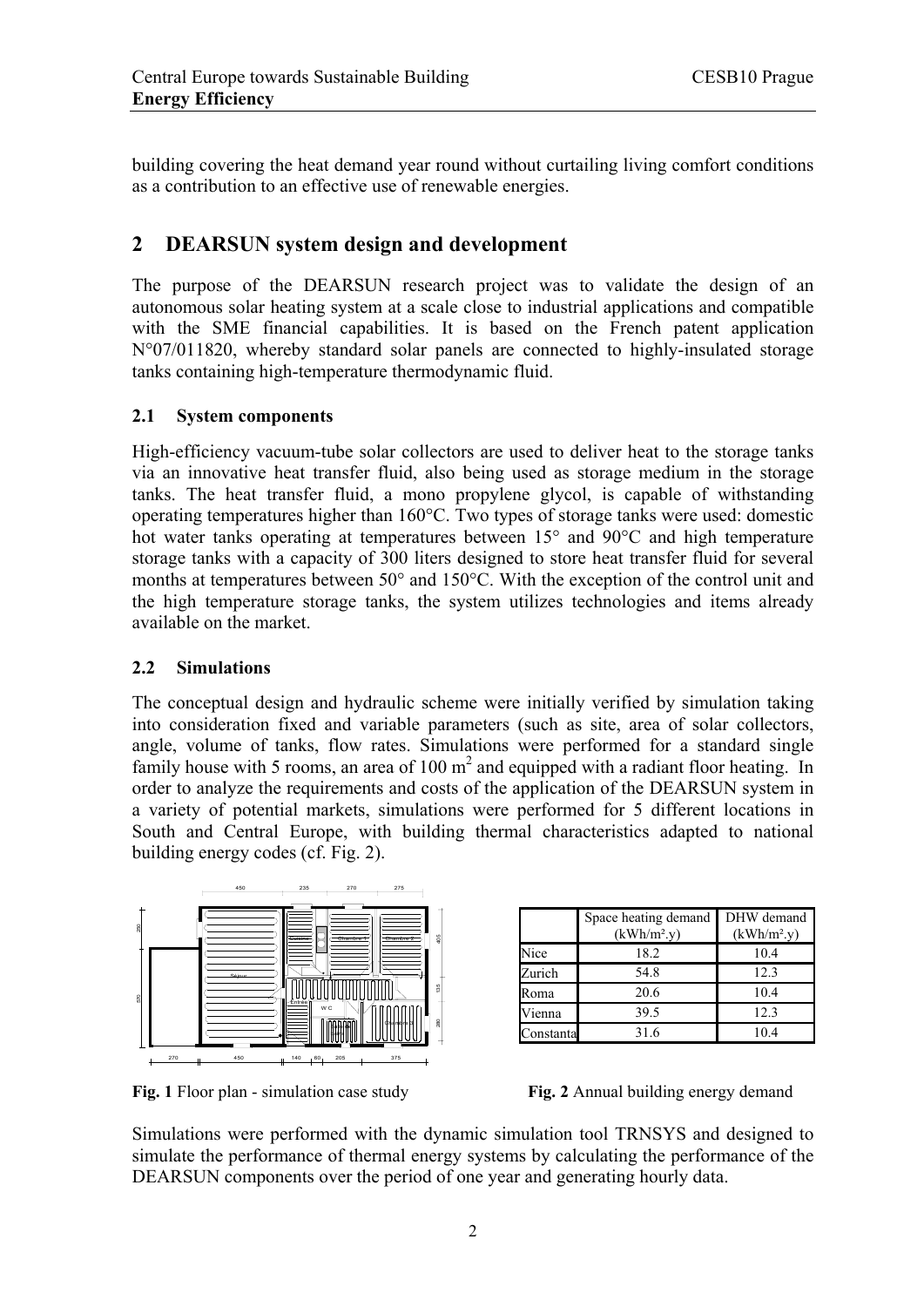#### **2.3 Results**

Considering a solar system operating at high temperatures, the simulation included the assessment of the temperature levels approached during operation. Calculations for the reference case in a Mediterranean climate demonstrated that the liquid at the solar collector outlet reaches a maximum of about 160°C, whereas the temperature does not exceed 120°C when the solar pump is in operation. To prevent overheating of system the solar pump empties the collectors as soon as the storage tank temperature reaches 150°C. The innovative controlling units in combination with the pumps make sure that the unique charging/discharging process is optimized by directing the heat transfer fluid from the solar collector to the storage tank with an upper temperature closest to its own, allowing for tanks at different temperature levels. Discharging was regulated in such a way that a tank with cooler liquid is tapped until its temperature is lower than that required.



**Fig. 3** Indoor air temperature over the year **Fig. 4** Upper temperature of DHW over the

without auxiliary heating-Nice year without auxiliary heating-Nice

The reference case represented a single family house in a Mediterranean climate (Nice). Initial simulations (solar collectors with an area of 15  $m<sup>2</sup>$  and a storage capacity of 9001 in 3 tanks of 300l each connected in series)runs were carried out without any additional energy source, showing that thermal comfort needs (room temperature permanently over 19°C, DHW upper temperature constantly over 40°C) could be achieved during 90% of the year. Since indoor air temperature dropped below 19°C during 700 hours (8%) of the year and DHW temperature below 40°C during 440 non-consecutive hours (5%), a back-up system would be needed to guarantee the thermal comfort conditions. For this reason, in the later pilot installation, an electric auxiliary heating system was installed in the DHW tank, and a gas boiler integrated into the system to support space heating when solar energy supply is not sufficient.



**Fig. 5** Annual energy balance – Nice (15m² sol. coll., 900l tank)